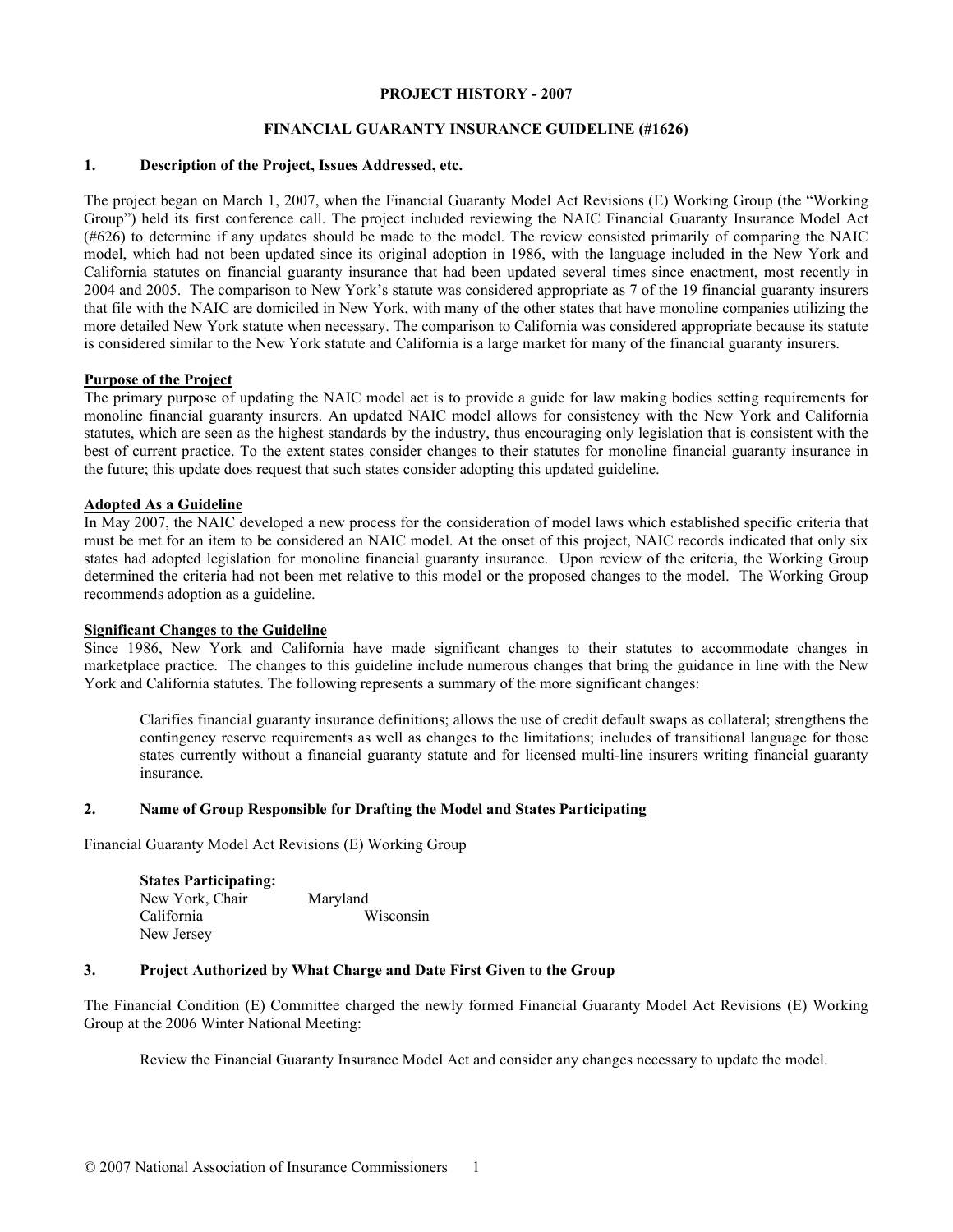# **4. A General Description of the Drafting Process (e.g., drafted by a subgroup, interested parties, the full group, etc). Include any parties outside the members that participated**

The drafting process began with a document prepared by the Association of Financial Guaranty Insurers ("AFGI") that showed all of the changes necessary to bring the NAIC model in line with the statutory amendments that New York and California adopted to reflect changes in best practices for monoline financial guaranty insurers. The document prepared by AFGI also explained the specific reason for each particular change.

The document was exposed for comment to interested regulators and interested parties on March 1, 2007 with a 30 day comment deadline. Limited comments were received from the industry interested parties, and those noted were accepted by the Working Group. One representative of AFGI noted on one conference call that the industry views this project as a mechanical process to simply update the model and is not opposed to the project or the changes.

## **5. A General Description of the Due Process (e.g., exposure periods, public hearings, or any other means by which widespread input from industry, consumers and legislators was solicited)**

The Working Group held three conference calls subsequent to the initial meeting, during which the document was revised and redistributed for further discussion after each call. As noted previously, comments from the industry were limited, thus additional exposure time was never considered necessary.

# **6. A Discussion of the Significant Issues (items of some controversy raised during the due process and the group's response)**

# **Section 3A(6)(b)-Release of Contingency Reserves**

This section has specific language about the release of contingency reserves. One member of the Working Group expressed concern with this language, and requested it be modified to require satisfactory demonstration to the commissioner before the reserves are released. The language was revised and modified as requested.

## **Section 3B(2) — Contingency, Loss and Unearned Premium Reserves**

This section requires an independent review of the claim reserves if the claims experience was unfavorable in the prior three years and exceeded ten percent of surplus. One member of the Working Group questioned how this 10% figure was established and wondered if it should be reduced. Another Working Group member noted that when this threshold was established in his state, there was no empirical evidence or statistical analysis to support the 10%; however, they thought 10% was a good measure of a material event. The Working Group did not change this provision believing that the independent auditor's separate opinion on the adequacy of the reserves provides an opportunity for the reserves to be challenged on an objective ground and at a more granular level.

#### **Section 4B(1)(g) — Mortgage Guaranty Insurers**

This section 4 provides limits on certain asset backed securities. This particular section includes some delineation between financial guaranty insurers and mortgage guaranty insurers, and one of the members questioned if the two types of entities could coexist with similar products. Another member responded that there had not been any issues raised in his state relative to this language. Ultimately the Working Group made no change to this area, with the belief that there were no concerns in this area.

# **Section 4B(2)-Insured Municipal Obligations**

This section requires that 95% of outstanding total liabilities on municipal obligations be investment grade. One member of the Working Group requested language to be added to allow commissioner discretion in this area. A separate member supported this change. However, another member expressed concern with allowing commissioner discretion, as it could result in increased risk. It was noted that the rating agencies generally limit exposure below the level in this guideline to be considered a AAA company, but may be lower if the reporting entity was willing to operate with a lower rating. To the extent such a company existed, and did business in this state, it could either require a change in statute in that state, or some type of action by this state. Ultimately the Working Group maintained this language, although this state abstained from voting on final guideline, therefore this item was particularly controversial.